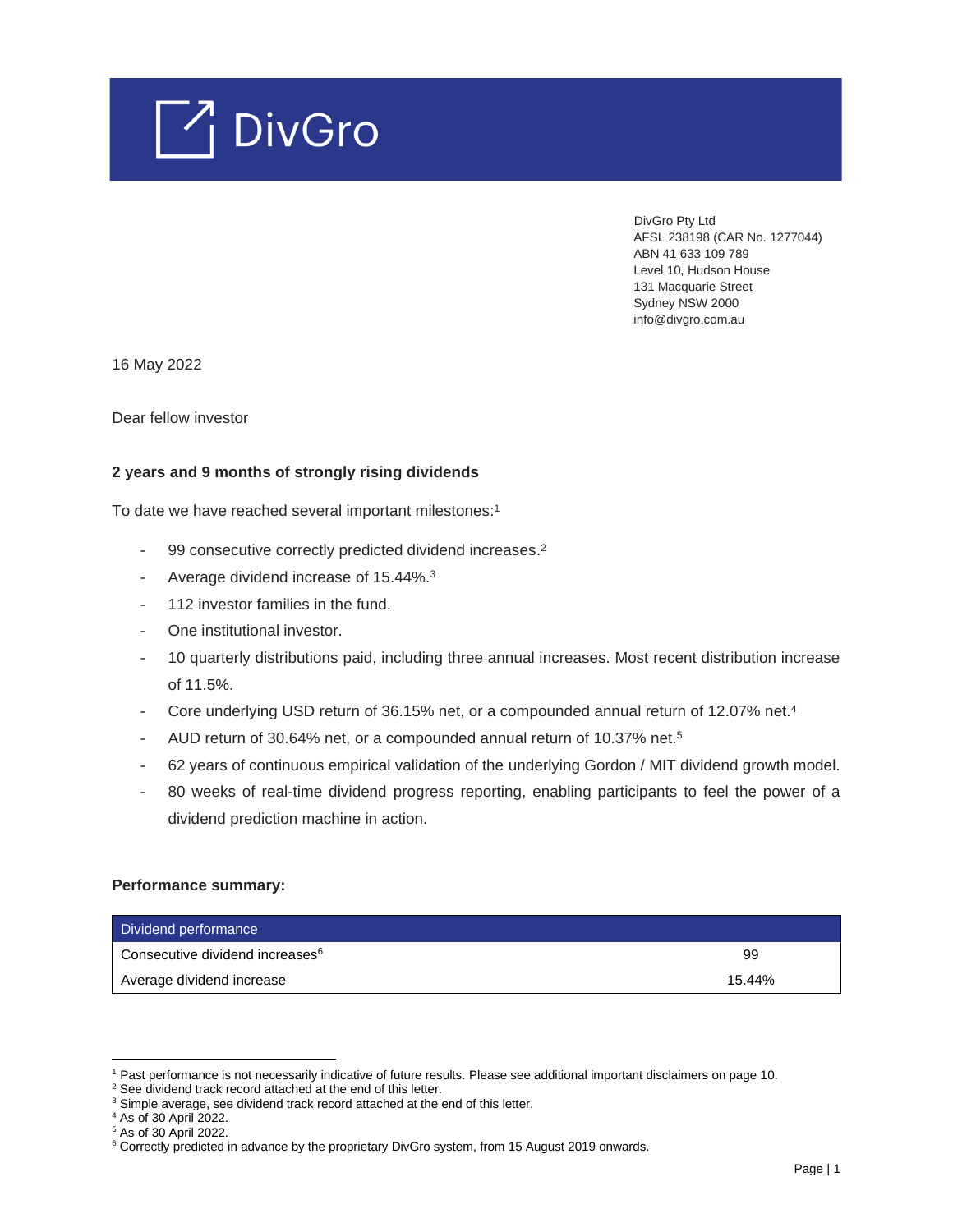| Return since inception - cumulative (net) $7$ |        |
|-----------------------------------------------|--------|
| <b>USD</b>                                    | 36.15% |
| <b>AUD</b>                                    | 30.64% |

| Return since inception - annualized (net) <sup>8</sup> |        |
|--------------------------------------------------------|--------|
| <b>USD</b>                                             | 12.07% |
| <b>AUD</b>                                             | 10.37% |

## **Approaching 100\***

You might have noticed in recent weeks our Weekly Dividend Progress update has often focused on our companies' longevity, highlighting our rising dividends from companies which have achieved the major milestone of 100 years in business. We find it reassuring – especially in our topsy-turvy current environment – to own companies which have been able to do so, a significant feat since few have done so, and few will.

Over such a long lifetime, these companies have weathered almost any imaginable problem in some form or another. These companies have faced two World Wars, global pandemics (the 1918 Spanish Flu and more recently Covid-19), interest rates spanning 0 to 20%, low and extreme inflation, oil crises (both in the 1970s and more recently), sovereign debt crises (such as Russia's default in 1998) etc. Viewed in this context, and when paralleled with the current tumultuous backdrop, we have a very high level of confidence these companies will continue to adapt, grow and prosper.

The reason why these companies not only survived but thrived for more than 100 years has little to do with the macroeconomic environments described above, but rather everything to do with their significant and enduring business advantages they have cultivated over generations.

Ironically, facing a multitude of macroeconomic challenges has steeled these companies, and forced them to adapt and improve in the face of changed circumstances. Indeed, owners of these companies who managed to stay the course have been rewarded with untold riches. These owners – usually now second, third or even fourth generation holders – can be totally unconcerned with daily price fluctuations. Instead, these holders have the luxury of focusing on receiving torrential streams of dividends and counting their increases, tangible evidence of progress and the engine powering commensurate uplift in capital over time.

Thomas Phelps, one of our favorite authors, cites in his wonderful book *100 to 1 in the Stock Market* the case of Pfizer – which we don't own – but having begun in 1849 could qualify in the centurion club we described.<sup>9</sup> As an aside, we do own Zoetis, Pfizer's animal health division which was spun out and which we covered in our May 2021 letter. Phelps makes the case that an investor guided only by Pfizer's share price movements would never have been able to stay the course. Conversely, a 'true' investor focused on

<sup>7</sup> Net of fees and expenses, inclusive of distributions, as of 30 April 2022.

<sup>8</sup> Net of fees and expenses, inclusive of distributions, as of 30 April 2022.

<sup>9</sup> Thomas W. Phelps *"100 to 1 in the Stock Market: A Distinguished Security Analyst Tells How To Make More Of Your Investment Opportunities"*, Echo Point Books & Media, 1972.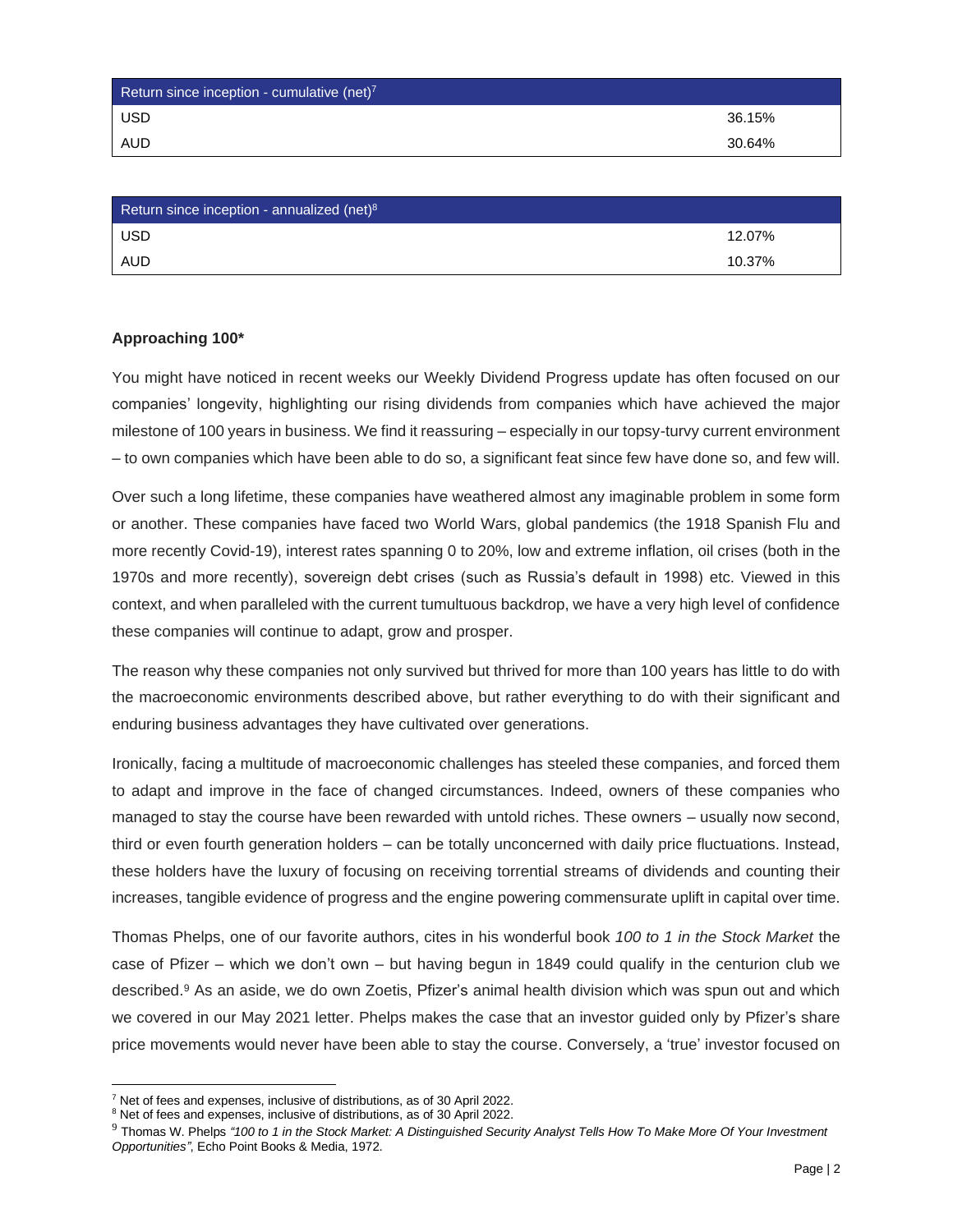the development of Pfizer's underlying business based on Phelps' selected metrics in the table below – showing a company consistently growing in value – would have been much better equipped to stay on board and hold on for the 20 year stretch Phelps analyzed. In this case, while Pfizer's share price swung wildly and underperformed from time to time, Phelps makes the case that by focusing only on the company's internal developments a real businessperson would be disinclined from ever contemplating letting go such a gem.

| Year | <b>Share Earnings</b><br>$(\$)$ | <b>Dividends</b><br>(3) | <b>Share Sales</b><br>$(\$)$ | <b>Book Value</b><br>$(\$)$ | Return On<br>Equity (%) |
|------|---------------------------------|-------------------------|------------------------------|-----------------------------|-------------------------|
| 1970 | 1.28                            | 0.63                    | 13.68                        | 7.67                        | 16.6                    |
| 1969 | 1.13                            | 0.57                    | 12.73                        | 6.94                        | 16.2                    |
| 1968 | 1.03                            | 0.50                    | 11.85                        | 6.77                        | 15.6                    |
| 1967 | 0.96                            | 0.48                    | 10.47                        | 6.11                        | 15.6                    |
| 1966 | 1.02                            | 0.48                    | 10.32                        | 5.49                        | 18.6                    |
| 1965 | 0.90                            | 0.43                    | 9.01                         | 4.89                        | 18.3                    |
| 1964 | 0.76                            | 0.38                    | 8.04                         | 4.48                        | 16.8                    |
| 1963 | 0.69                            | 0.35                    | 7.01                         | 4.29                        | 16.0                    |
| 1962 | 0.64                            | 0.32                    | 6.64                         | 4.16                        | 15.3                    |
| 1961 | 0.58                            | 0.28                    | 5.69                         | 3.56                        | 16.2                    |
| 1960 | 0.52                            | 0.27                    | 5.37                         | 3.34                        | 15.7                    |
| 1959 | 0.50                            | 0.27                    | 5.12                         | 3.03                        | 16.5                    |
| 1958 | 0.49                            | 0.25                    | 4.56                         | 2.73                        | 18.0                    |
| 1957 | 0.47                            | 0.23                    | 4.24                         | 2.49                        | 18.8                    |
| 1956 | 0.37                            | 0.19                    | 3.75                         | 2.25                        | 16.5                    |
| 1955 | 0.33                            | 0.17                    | 3.66                         | 1.93                        | 17.1                    |
| 1954 | 0.33                            | 0.15                    | 3.29                         | 1.75                        | 18.8                    |
| 1953 | 0.30                            | 0.14                    | 2.88                         | 1.58                        | 18.9                    |
| 1952 | 0.24                            | 0.13                    | 2.44                         | 1.53                        | 15.7                    |
| 1951 | 0.27                            | 0.18                    | 2.05                         | 1.42                        | 19.0                    |

As would be expected, over this 20-year span, the dedicated holder thinking of Pfizer as a business rather than a stock was handsomely rewarded for their thoughtful inactivity.

Our centurions are living testimony of our Gordon Growth Model in action, showcasing how continuously rising dividends are replicated or translated – over time and at various points in time – into roughly commensurate increases in corresponding share prices. Held long enough, the precise synchronization (in terms of timing and magnitude) tends towards becoming relatively immaterial.

## **Proxy for progress:** *healthy Gordon*

Within the Gordon Growth Model each dividend upgrade is essentially a real-time barometer of a company's true internal progress, irrespective of how it might be viewed externally, at least temporarily, in the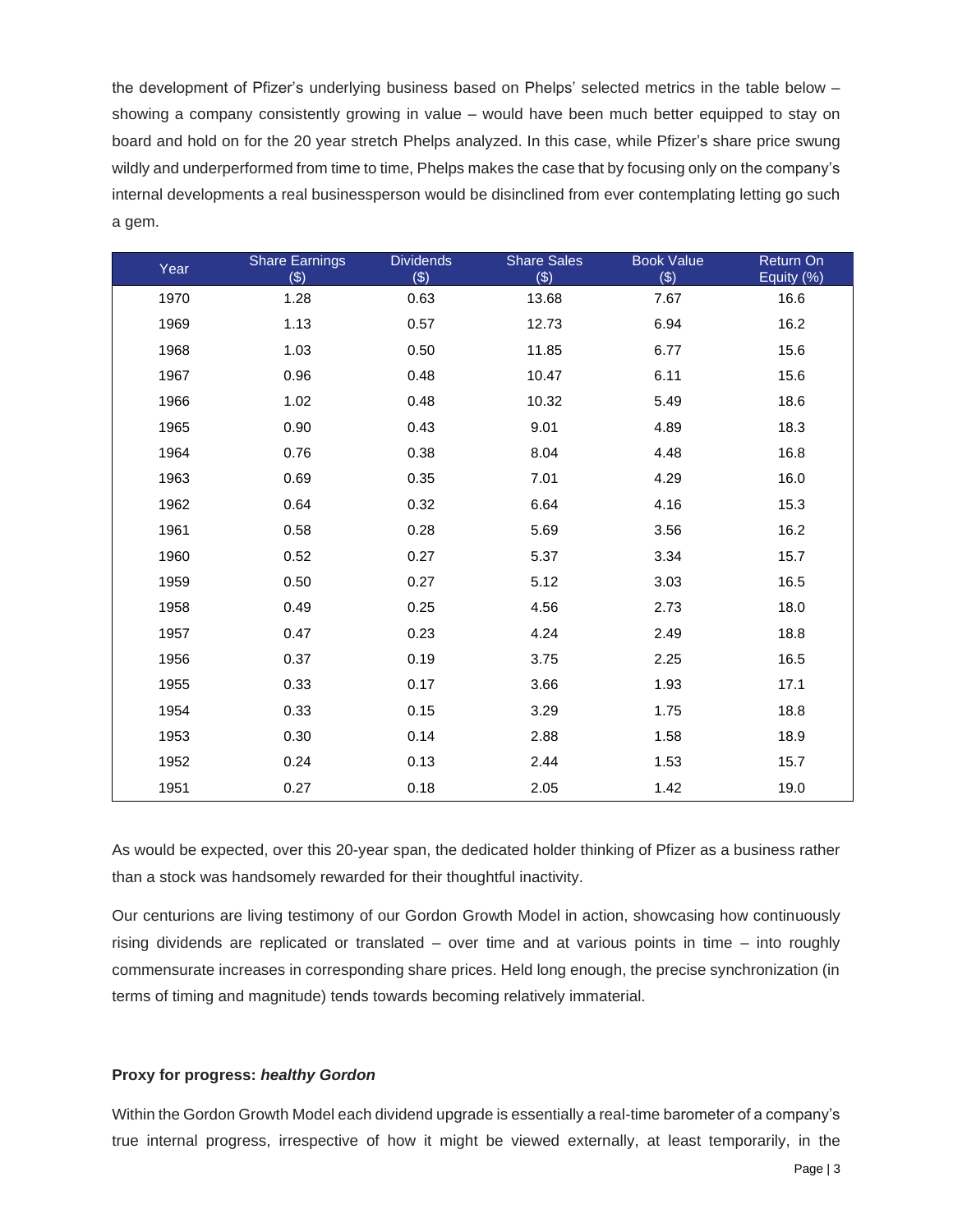marketplace. We report on our companies' dividend progress weekly because we believe continued strong dividend progress – or a *'healthy Gordon'* – is probably the single most authoritative data point summarizing a company's true internal value creation, and therefore harbinger of expected future price development.

While looking backwards is helpful, DivGro looks to invest in companies which can raise their dividends at the fastest and most consistent pace going forwards and to ultimately benefit from a roughly commensurate corresponding uplift in their future share prices. Gordon's famous model doesn't predetermine the exact time of convergence, rather it underwrites that convergence takes place, and in our experience this timeframe can range from long to short.

Since the exact timetable is variable and will differ from company to company and across different market environments, DivGro's priority is the rate and consistency of dividend increases across our portfolio.

From DivGro's inception we have succeeded in capturing significantly strong and consistent dividend performance, having registered 99 increases at an average annual rate of increase of 15.44%. By way of illustration, consider the dividend performance of the following cross section of our portfolio:

| Company                      | Last Three Annual Dividend Increases While | Held In The DivGro Fund |     | Average Of Last Three<br><b>Dividend Increases</b> |
|------------------------------|--------------------------------------------|-------------------------|-----|----------------------------------------------------|
| American Tower <sup>10</sup> | 20%                                        | 15%                     | 13% | 16%                                                |
| Costco <sup>11</sup>         | 8%                                         | 13%                     | 14% | 12%                                                |
| Cintas                       | 10%                                        | 7%                      | 27% | 15%                                                |
| Domino's Pizza               | 20%                                        | 21%                     | 17% | 19%                                                |
| Home Depot                   | 10%                                        | 10%                     | 15% | 12%                                                |
| Microsoft                    | 11%                                        | 10%                     | 11% | 11%                                                |
| Nike                         | 11%                                        | 12%                     | 11% | 11%                                                |
| Pool Corp                    | 5%                                         | 38%                     | 25% | 23%                                                |
| <b>SBA Communications</b>    | 26%                                        | 25%                     | 22% | 24%                                                |
| S&P Global                   | 18%                                        | 15%                     | 10% | 14%                                                |
| Stryker                      | 11%                                        | 10%                     | 10% | 10%                                                |
| <b>Texas Instruments</b>     | 17%                                        | 13%                     | 13% | 14%                                                |
| Visa                         | 20%                                        | 7%                      | 17% | 15%                                                |
| Watsco                       | 11%                                        | 10%                     | 13% | 11%                                                |
| Zoetis                       | 22%                                        | 25%                     | 30% | 26%                                                |
| Average                      | 15%                                        | 15%                     | 17% | 16%                                                |

**These companies are exhibiting extremely strong dividend performance.**

 $10$  American Tower raises its dividend quarterly, these figures are the average of the annualized dividend increase rate in each calendar year.

<sup>&</sup>lt;sup>11</sup> This does not include the \$10 per share special dividend we received from Costco in December 2020 (equivalent to 3.5 years' worth of Costco's quarterly dividend at the time of payment).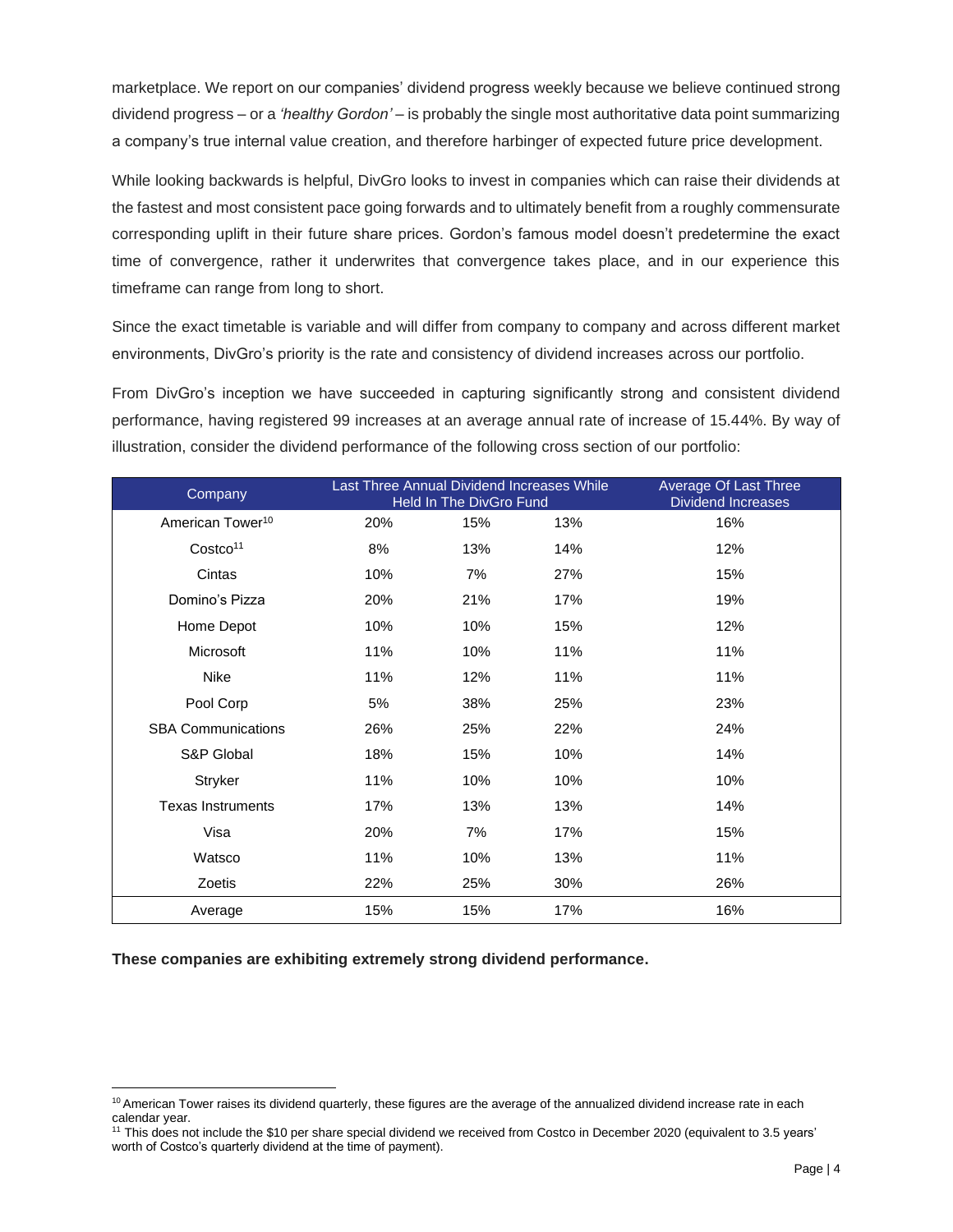We consider dividend growth to be the single best proxy for underlying business performance, in that the board of directors of each of these companies is effectively ratifying past performance, *in cash*, while at the same time lifting the bar for their company to meet and exceed in the future.

In essence, when a company increases its dividend by say 15%, and we have confidence this higher payment rate is sustainable and will likely keep increasing in the future, in our minds this company is worth, at least to us, 15% more than it was the day before. We don't expect the market to necessarily reward us with a commensurate increase in the share price right away, but we do believe the business is telling us that it is now worth considerably more. This is not dissimilar to owning a building and increasing the weekly rent by 15%. The market price may or may not rise immediately by an equivalent amount, but in the mind and pocket of the owner this asset is immediately much more valuable (probably also by approximately 15%).



# Compounded Increase In Dividend Cash Flow or 'Effective Rent', Through Three Recent

# **Solving for the investor's two primary needs**

Every investor is essentially faced with two mission-critical challenges which both need to be overcome for successful investing:

The first is to find something good (or good enough) to deliver an adequate or better risk-adjusted return over an investor's lifetime. This isn't a trivial problem since most available options are qualitatively questionable.

Assuming you have now solved for this first challenge, the second and much more difficult hurdle is to cultivate a mindset which enables staying the course. The evidence suggests that in the absence of a robust psychologically supportive framework most investors will falter.

Our mission at DivGro is therefore twofold:

1) To continue to identify and hold those special companies with the rare ability to grow their dividends, hopefully continuously, at the rapid pace which we demand.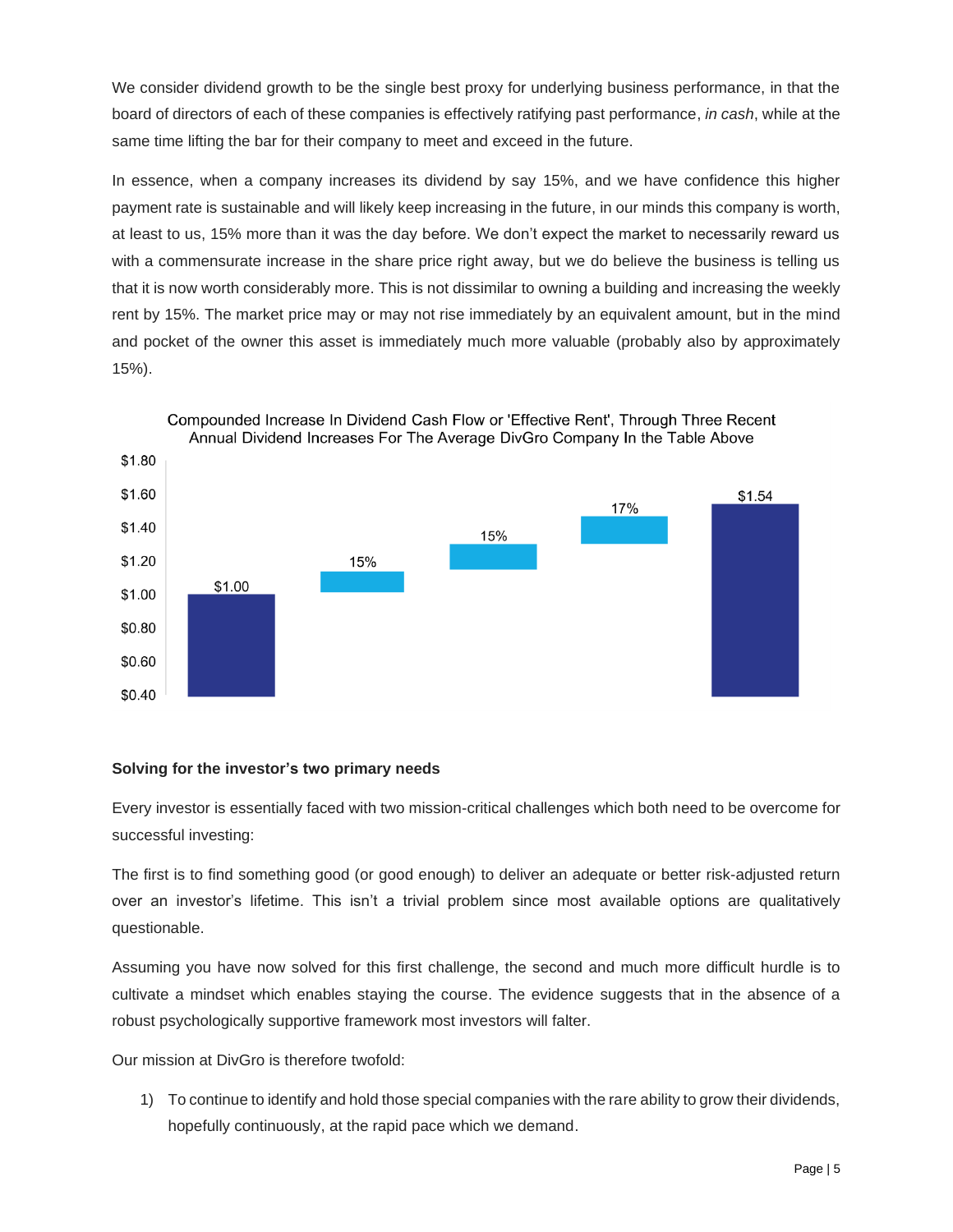2) To cultivate among our investors and their families an easier-to-hold mindset enabling them to reap the significant benefits derivable from continuous dividend increases and the corresponding price appreciation which rising dividends ultimately bring.

We do this, as you know, by sharing on a weekly basis key dividend upgrade information and the underlying business drivers powering this. Taken together, we believe these are the most tangible, understandable, and relevant data points for any investor. We also insist on paying out quarterly distributions because the receipt of cash in one's hands has been shown to be a formidable motivator underpinning psychological fortitude. These distributions have already risen each year since DivGro's inception, always by at least a double-digit percentage increase.

In combination, our unique weekly short-form reports demonstrating tangible progress, together with our quarterly cash distribution cycle, are effectively breaking the so called long-run intro a series of much more palatable weekly and 90-day feedback loops. While the long-run can be a daunting thought which stymies most investors, we believe that investors are much more likely to succeed by segmenting the multi-year, multi-decade, or ideally multi-generational time horizon into more manageable 7- and 90-day intervals.

# **Pool Corp: lapping the competition**

Our Gordon Growth Model is always forward looking, meaning that while the 100+ year veterans are especially reassuring, the most important aspect of the model is the expected forward path of future dividend growth. The key determinant of this future path is more likely to be influenced by the evolution of our companies relative to their specific competitive landscapes rather than purely age or longevity.

One area where we think our dividend growth playbook can be deployed particularly advantageously is in niche and specialty distribution businesses. In the main these have the appearance of boring looking businesses in equally mundane looking industries. This means they will almost certainly be overlooked by the analyst and investor community. We wrote in detail in our November 2021 letter about Watsco's path to dominance in the HVAC/R distribution space. A similar structural evolution has taken place in the pool equipment and supplies business, which excitingly for us is misperceived by most as similarly dull.

Consider the case of Pool Corp, with its humble beginnings as South Central Pool Supply dating back to a two-man operation in 1981. Over the next 40 years, Pool Corp has transitioned into the dominant global leader of its industry, serving as the primary conduit between manufacturers of pool related supplies and equipment, pool servicepeople and pool owners.

We highlight this two-man operation because this setup was typical of the makeup of the industry at that point in time. Like Watsco, Pool Corp cultivated its initial edge through an accumulation of unglamorous factors summarized by a desire and dedication to an ever-improving customer proposition, encompassing superiority in pricing, convenience, service, delivery, credit, and better product knowledge. In particular, whereas most peers and competitors viewed themselves more as having a job than growing a business, thereby immediately extracting all profitability for themselves, Pool Corp invested maximally into growing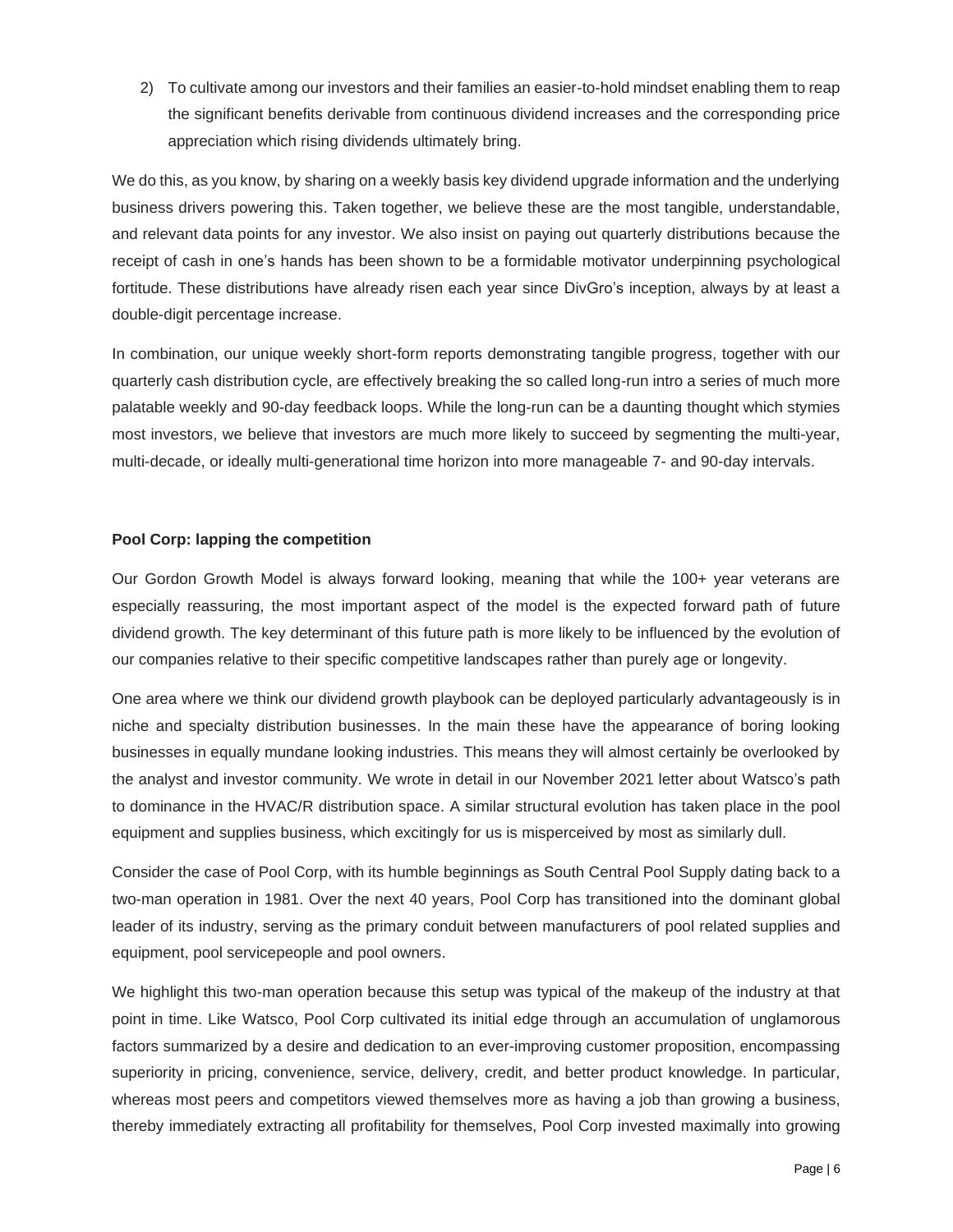bigger and getting better. As Pool Corp grew faster and distanced itself from competitors, it became an increasingly important channel for its suppliers, and in so doing unlocked better prices, faster delivery, smoother returns, improved credit terms etc. By sharing these growing scale benefits with their pool servicepeople customers, Pool Corp was able to expand much faster than its relatively pedestrian 'momand-pop' competitors.

Repeating this playbook over decades, Pool Corp today commands roughly 30% of the pool supplies and equipment channel in each of its chosen geographies and has grown to the point of becoming the dominant distributor for each of its suppliers. For example, below is Pool Corp's market share for 2021 in the United States, its largest market.<sup>12</sup>



While some competitors have recognized the advantages accruing to scaled players, the pool supply market today is still extremely fragmented, with Pool Corp commanding the landscape as the dominant leader.

A common characteristic of specialty distribution industries is that below a minimum critical scale threshold, returns on invested capital are much too low to attract new competitors or tempt any new outside money. Since the initial expected returns are so low, and coupled with there now already being a significantly dominant player against which one would need to compete, prospective new entrants marveling at replicating Pool Corp become disincentivized from doing so. Even Pool Corp itself, on its way to attaining dominance, had to endure poor returns on invested capital for more than a decade, up to and including its first few years as a publicly listed company.

However, after a long struggle towards achieving scale, as much greater volumes flow through their systems, the best of these specialty distributors can transition into boring-looking but increasingly wonderful

<sup>12</sup> Pool Corp 2022 Investor Day Presentation, 8 March 2022.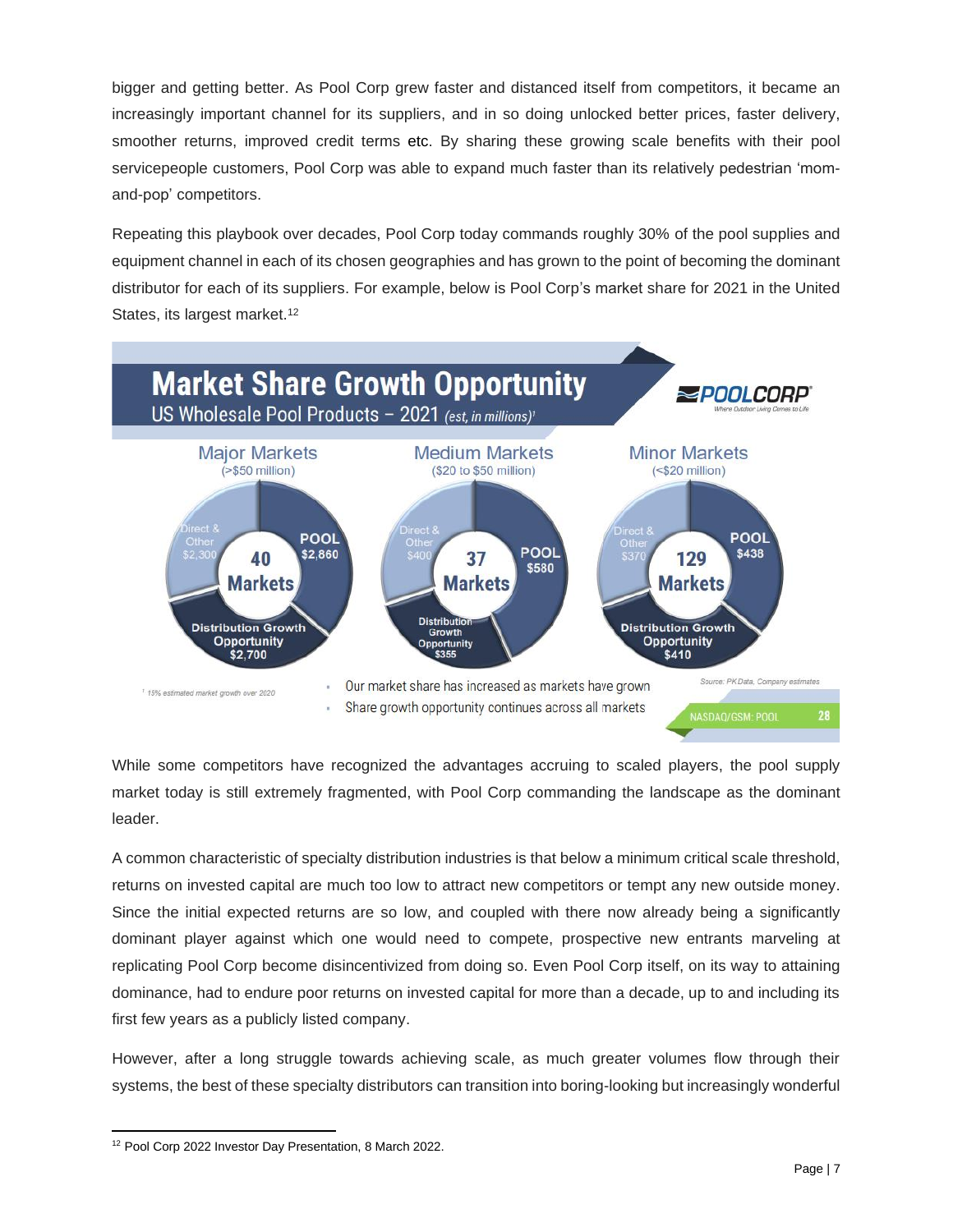profit machines. Returns on capital transition from poor, to good, to spectacular, with Pool Corp's return on invested capital rising to 43.9% in 2021. This inflection was clearly evident by focusing on Pool Corp's dividend pattern, shifting from no dividend at all to spectacularly rapid annual dividend increases.

Pools are interesting because a pool requires a substantial upfront outlay and is often a significant feature of a home, which for many is their most valuable asset. More relevantly, whether used frequently or never, pool equipment gradually erodes, often being subjected to harsh weather conditions, while the water needs constant replenishments to maintain its chemical composition. Since the pool's upfront cost is effectively 'sunk', and with the maintenance cost relatively insignificant compared to the pool's role in enhancing the home's value, pool maintenance becomes an unavoidable cost. From Pool Corp's perspective, maintenance demand is 'locked-in' while the installed base of pools tends to increase roughly in line with new home construction. According to Hayward, a leading manufacturer of pool equipment and major Pool Corp supplier, the number of pools in the United States has grown every single year since 1970,<sup>13</sup> while the average age of the installed base of pools is over 20 years and therefore overdue for upgrade or remodel<sup>14</sup>

# **Market Trends** Aging Swimming Pool Installed Base



Source: PK Data, Company information



- Average age of installed base of pools is over 20 years



**SPOOLCORP** 

Another positive factor is that equipment manufacturers are incentivized both internally by their own profitability and by external environmental regulators to constantly upgrade their products to meet increasingly stringent environmental standards. As the equipment becomes progressively more sophisticated and expensive, homeowners are increasingly driven towards dedicated pool servicepeople to maintain their pools. This growing reliance on dedicated servicepeople increasingly leaves equipment and supply decisions in the hands of professionals, who tend to have the greatest appreciation for Pool Corp's sharper pricing, convenient locations, longer store hours, broader selection, faster fulfilment, and

<sup>13</sup> Hayward 2021 Investor Presentation, June 2021.

<sup>14</sup> Pool Corp 2022 Investor Day Presentation, 8 March 2022.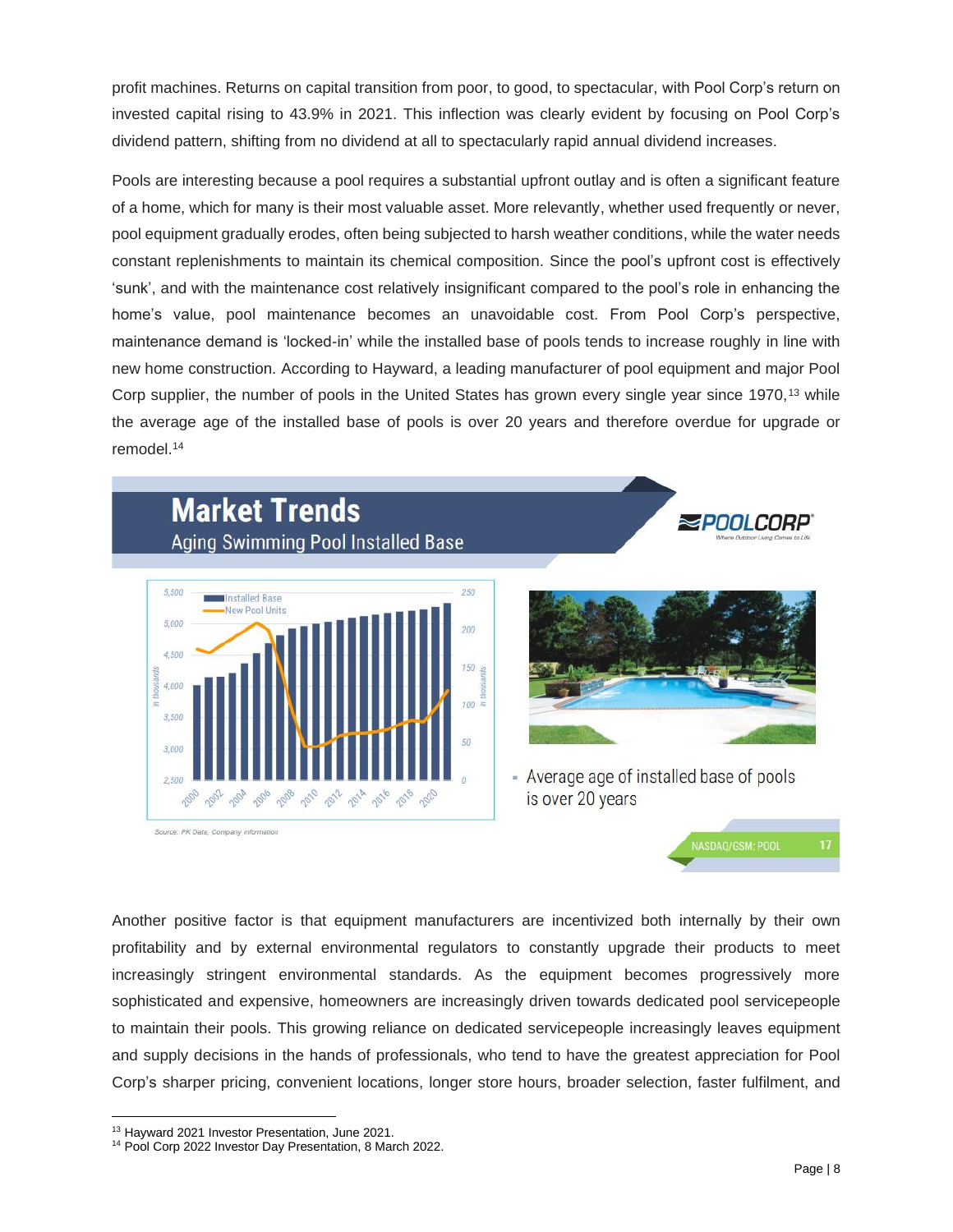superior product knowledge. Importantly, by sourcing from Pool Corp at lower prices, these professionals have more room to markup supplies and equipment creating further alignment, while any cost inflation through the distribution channel is easily passed through to the homeowner.

| Year | <b>Sales</b><br>\$m\$ | <b>Adjusted</b><br><b>Diluted</b><br><b>Earnings Per</b><br>Share (\$) | <b>Return On</b><br><b>Invested</b><br>Capital (%) | Quarterly<br>Dividend (\$) | <b>Latest Dividend</b><br>Increase (%) |
|------|-----------------------|------------------------------------------------------------------------|----------------------------------------------------|----------------------------|----------------------------------------|
| 2021 | 5,296                 | 15.97                                                                  | 43.90%                                             | 0.80                       | 38%                                    |
| 2020 | 3,937                 | 9.12                                                                   | 39.20%                                             | 0.58                       | 5%                                     |
| 2019 | 3,200                 | 6.40                                                                   | 29.30%                                             | 0.55                       | 22%                                    |
| 2018 | 2,998                 | 5.62                                                                   | 27.70%                                             | 0.45                       | 22%                                    |
| 2017 | 2,788                 | 4.51                                                                   | 24.70%                                             | 0.37                       | 19%                                    |
| 2016 | 2,571                 | 3.47                                                                   | 23.10%                                             | 0.31                       | 19%                                    |
| 2015 | 2,363                 | 2.90                                                                   | 20.30%                                             | 0.26                       | 18%                                    |
| 2014 | 2,247                 | 2.44                                                                   | 18.40%                                             | 0.22                       | 16%                                    |
| 2013 | 2,080                 | 2.05                                                                   | 17.30%                                             | 0.19                       | 19%                                    |

Borrowing Phelps' underlying progress tracker (with a dividend growth focus), how does Pool Corp look today?

We suspect Phelps' mythical businessperson evaluating underlying progress would be suitably impressed.

Pool Corp has been a holding in the DivGro Fund since inception and our dividend has already increased three times, 5% in 2020, 38% in 2021 and 25% in 2022. <sup>15</sup> This means that in less than three years our Pool Corp dividend cash flow has risen from \$2.20 per share to \$4 annually.

One of Phelps' most important lessons is about achieving high yields: "the way to buy high yields is to buy growing stocks". When Pool Corp initiated quarterly dividends in 2004 it yielded about 1% - probably not enough to tempt 'yield hungry' investors. Notwithstanding, Pool Corp owners who followed its underlying progress and used its rapidly growing dividend as a proxy for true performance and a means for holding on, today enjoy a quarterly dividend deluge which continues to grow rapidly (and with approximately the same multiplier in capital appreciation).

While Pool Corp is still 59 years away from becoming a centurion, we believe the foundations for getting there are well established. With Phelps' progress tracker in mind and Pool Corp's profit prospects both entrenched and improving, we will continue to look to its dividend progression to keep us from getting out of the pool too early.

Thanks again or your continued support.

Sincerely,

Jonathan & Barney

<sup>&</sup>lt;sup>15</sup> Pool Corp announced a 25% dividend increase on 4 May 2022.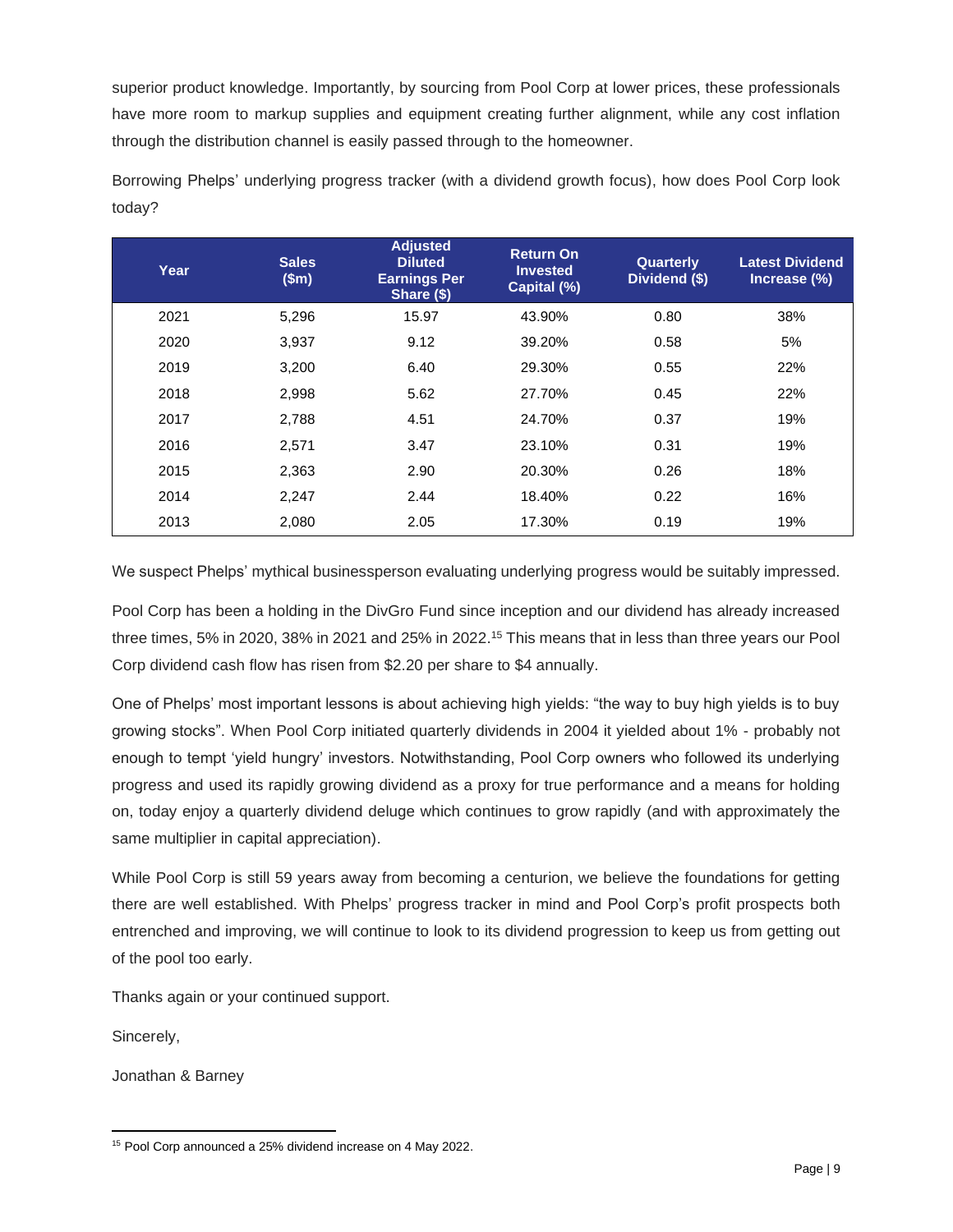# **DivGro Fund dividend increases**

| <b>Increase Number</b> | <b>Declaration Date</b> | <b>Company Ticker</b> | <b>Dividend Increase %</b> |
|------------------------|-------------------------|-----------------------|----------------------------|
| $\mathbf{1}$           | 14-Sep-19               | AMT                   | 20.25%                     |
| $\overline{2}$         | 18-Sep-19               | <b>MSFT</b>           | 10.87%                     |
| 3                      | 19-Sep-19               | MCD <sup>*</sup>      | 7.76%                      |
| 4                      | 19-Sep-19               | <b>TXN</b>            | 16.88%                     |
| 5                      | 22-Oct-19               | V                     | 20.00%                     |
| 6                      | 29-Oct-19               | <b>CTAS</b>           | 24.39%                     |
| $\overline{7}$         | 30-Oct-19               | SBUX*                 | 13.89%                     |
| 8                      | 31-Oct-19               | CDW*                  | 28.81%                     |
| 9                      | 01-Nov-19               | ABBV*                 | 10.28%                     |
| 10                     | 07-Nov-19               | $AL^*$                | 15.38%                     |
| 11                     | 14-Nov-19               | <b>NKE</b>            | 11.36%                     |
| 12                     | 15-Nov-19               | <b>ROP</b>            | 10.81%                     |
| 13                     | 25-Nov-19               | BDX*                  | 2.60%                      |
| 14                     | 03-Dec-19               | MA                    | 21.21%                     |
| 15                     | 04-Dec-19               | <b>SYK</b>            | 10.58%                     |
| 16                     | 04-Dec-19               | $ECL*$                | 2.17%                      |
| 17                     | 11-Dec-19               | <b>ZTS</b>            | 21.95%                     |
| 18                     | 12-Dec-19               | AMT                   | 20.24%                     |
| 19                     | 13-Dec-19               | ABT                   | 12.50%                     |
| 20                     | 20-Jan-20               | MTY.TO*               | 12.12%                     |
| 21                     | 24-Jan-20               | YUM*                  | 11.90%                     |
| 22                     | 29-Jan-20               | <b>MKTX</b>           | 17.65%                     |
| 23                     | 29-Jan-20               | SPGI                  | 17.54%                     |
| 24                     | 29-Jan-20               | SCHW*                 | 5.88%                      |
| 25                     | 05-Feb-20               | $CME*$                | 13.33%                     |
| 26                     | 06-Feb-20               | $ICE^*$               | 9.09%                      |
| 27                     | 10-Feb-20               | QSR*                  | 4.00%                      |
| 28                     | 20-Feb-20               | DPZ*†                 | 20.00%                     |
| 29                     | 20-Feb-20               | <b>SBAC</b>           | 25.68%                     |
| 30                     | 24-Feb-20               | HD                    | 10.29%                     |
| 31                     | 13-Mar-20               | AMT                   | 20.00%                     |
| 32                     | 01-Apr-20               | <b>WSO</b>            | 10.94%                     |
| 33                     | 15-Apr-20               | COST                  | 7.69%                      |
| 34                     | 23-Apr-20               | POOL                  | 5.45%                      |
| 35                     | 19-May-20               | AMT                   | 19.57%                     |
| 36                     | 21-May-20               | $MDT^*$               | 7.41%                      |
| 37                     | 28-Jul-20               | MSCI* <sup>†*†</sup>  | 14.71%                     |
| 38                     | 21-Aug-20               | LOW                   | 9.09%                      |
| 39                     | 10-Sep-20               | AMT                   | 20.00%                     |
| 40                     | 15-Sep-20               | <b>MSFT</b>           | 9.80%                      |
| 41                     | 17-Sep-20               | <b>TXN</b>            | 13.33%                     |
| 42                     | 30-Sep-20               | SBUX*                 | 9.76%                      |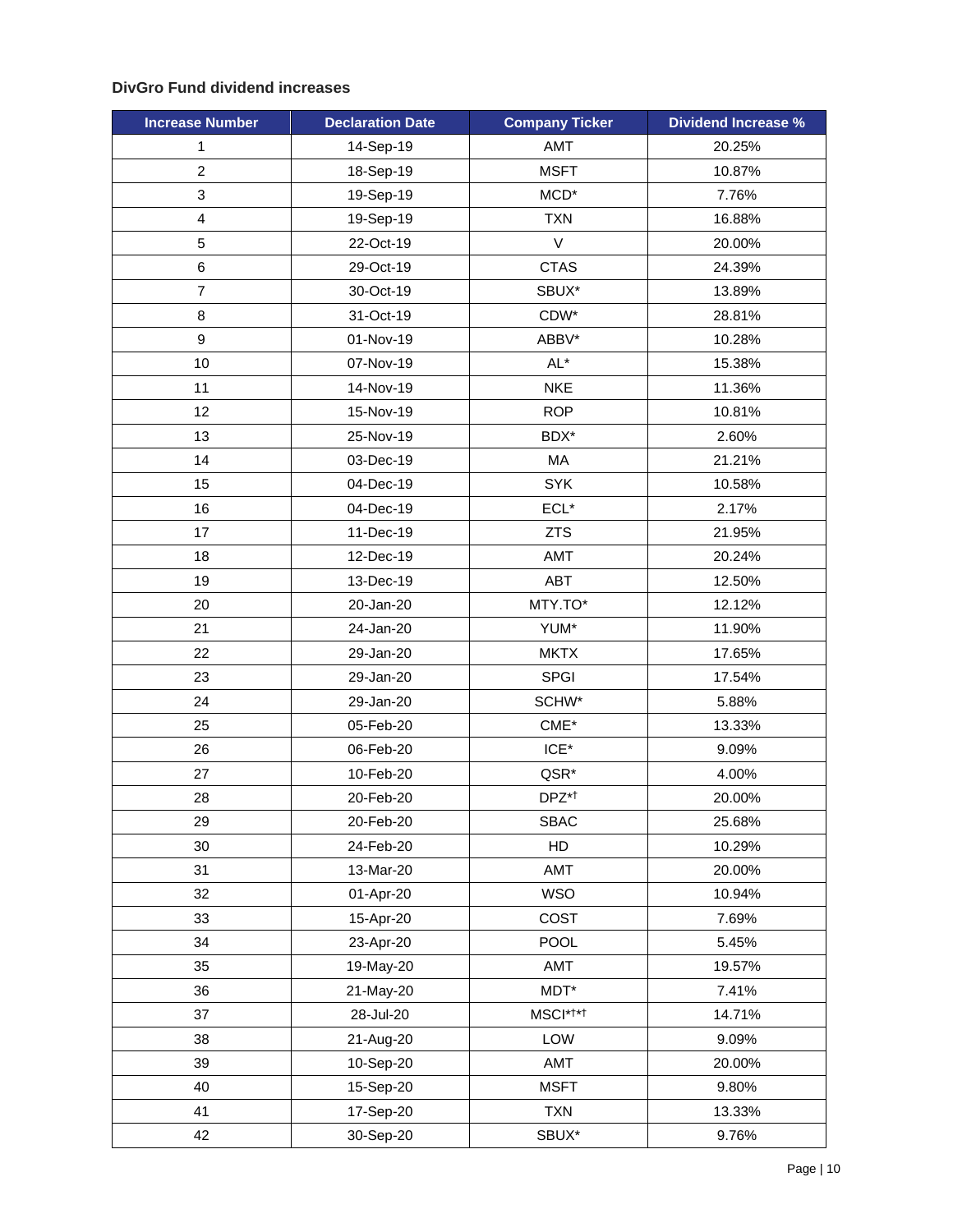| 43 | 23-Oct-20 | V                    | 6.67%  |
|----|-----------|----------------------|--------|
| 44 | 27-Oct-20 | <b>CTAS</b>          | 10.20% |
| 45 | 30-Oct-20 | ABBV*                | 10.17% |
| 46 | 02-Nov-20 | CDW*                 | 5.26%  |
| 47 | 09-Nov-20 | AL*                  | 6.67%  |
| 48 | 12-Nov-20 | <b>ROP</b>           | 9.76%  |
| 49 | 20-Nov-20 | <b>NKE</b>           | 12.24% |
| 50 | 02-Dec-20 | <b>SYK</b>           | 9.57%  |
| 51 | 03-Dec-20 | $ECL*$               | 2.13%  |
| 52 | 03-Dec-20 | AMT                  | 19.80% |
| 53 | 08-Dec-20 | MA                   | 10.00% |
| 54 | 09-Dec-20 | <b>ZTS</b>           | 25.00% |
| 55 | 11-Dec-20 | ABT                  | 25.00% |
| 56 | 19-Jan-21 | <b>CTAS</b>          | 6.76%  |
| 57 | 27-Jan-21 | SPGI                 | 14.93% |
| 58 | 27-Jan-21 | <b>MKTX</b>          | 10.00% |
| 59 | 01-Feb-21 | YUM*                 | 6.38%  |
| 60 | 04-Feb-21 | $CME*$               | 5.88%  |
| 61 | 09-Feb-21 | MCO <sup>*1</sup>    | 10.71% |
| 62 | 11-Feb-21 | <b>WSO</b>           | 9.86%  |
| 63 | 17-Feb-21 | SHW*                 | 23.13% |
| 64 | 22-Feb-21 | <b>SBAC</b>          | 24.73% |
| 65 | 23-Feb-21 | HD                   | 10.00% |
| 66 | 24-Feb-21 | DPZ* <sup>†</sup>    | 20.51% |
| 67 | 04-Mar-21 | AMT                  | 14.81% |
| 68 | 14-Apr-21 | COST                 | 12.86% |
| 69 | 04-May-21 | POOL                 | 37.93% |
| 70 | 21-May-21 | 0700*1               | 33.33% |
| 71 | 27-May-21 | LOW                  | 33.33% |
| 72 | 27-May-21 | AMT                  | 15.45% |
| 73 | 08-Jun-21 | <b>HEI</b>           | 12.50% |
| 74 | 27-Jul-21 | MSCI* <sup>†*†</sup> | 33.33% |
| 75 | 27-Jul-21 | <b>CTAS</b>          | 26.67% |
| 76 | 28-Jul-21 | <b>WING</b>          | 21.43% |
| 77 | 14-Sep-21 | <b>MSFT</b>          | 10.71% |
| 78 | 15-Sep-21 | <b>TXN</b>           | 12.75% |
| 79 | 16-Sep-21 | AMT                  | 14.91% |
| 80 | 29-Sep-21 | SBUX*                | 8.89%  |
| 81 | 26-Oct-21 | $\vee$               | 17.19% |
| 82 | 10-Nov-21 | <b>ROP</b>           | 10.22% |
| 83 | 18-Nov-21 | <b>NKE</b>           | 10.91% |
| 84 | 30-Nov-21 | MA                   | 11.36% |
| 85 | 07-Dec-21 | <b>ZTS</b>           | 30.00% |
| 86 | 10-Dec-21 | ABT                  | 4.44%  |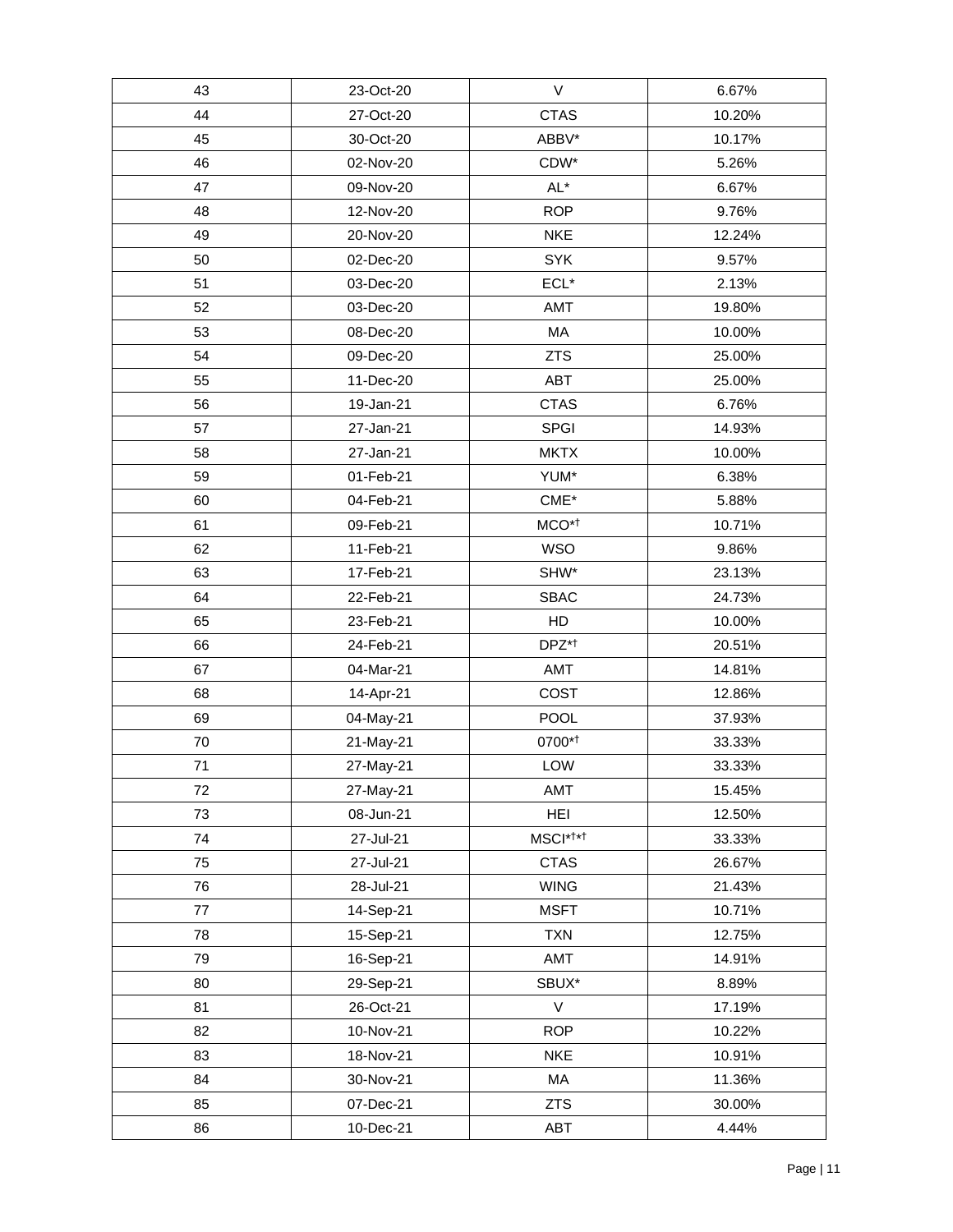| 87 | 12-Dec-21 | <b>SYK</b>  | 10.32%  |
|----|-----------|-------------|---------|
| 88 | 16-Dec-21 | <b>AMT</b>  | 14.88%  |
| 89 | 26-Jan-22 | <b>MKTX</b> | 6.06%   |
| 90 | 09-Feb-22 | EVO.ST      | 108.82% |
| 91 | 10-Feb-22 | <b>MCO</b>  | 12.90%  |
| 92 | 10-Feb-22 | <b>WSO</b>  | 12.82%  |
| 93 | 22-Feb-22 | <b>HD</b>   | 15.15%  |
| 94 | 28-Feb-22 | <b>SPGI</b> | 10.39%  |
| 95 | 28-Feb-22 | <b>SBAC</b> | 22.41%  |
| 96 | 01-Mar-22 | DPZ         | 17.02%  |
| 97 | 11-Mar-22 | <b>AMT</b>  | 12.90%  |
| 98 | 13-Apr-22 | <b>COST</b> | 13.92%  |
| 99 | 04-May-22 | <b>POOL</b> | 25.00%  |
|    |           | Average     | 15.44%  |

\* represents companies no longer held in the DivGro Fund portfolio.

† represents companies reintroduced as a holding in the DivGro Fund.

American Tower figures are annualized.